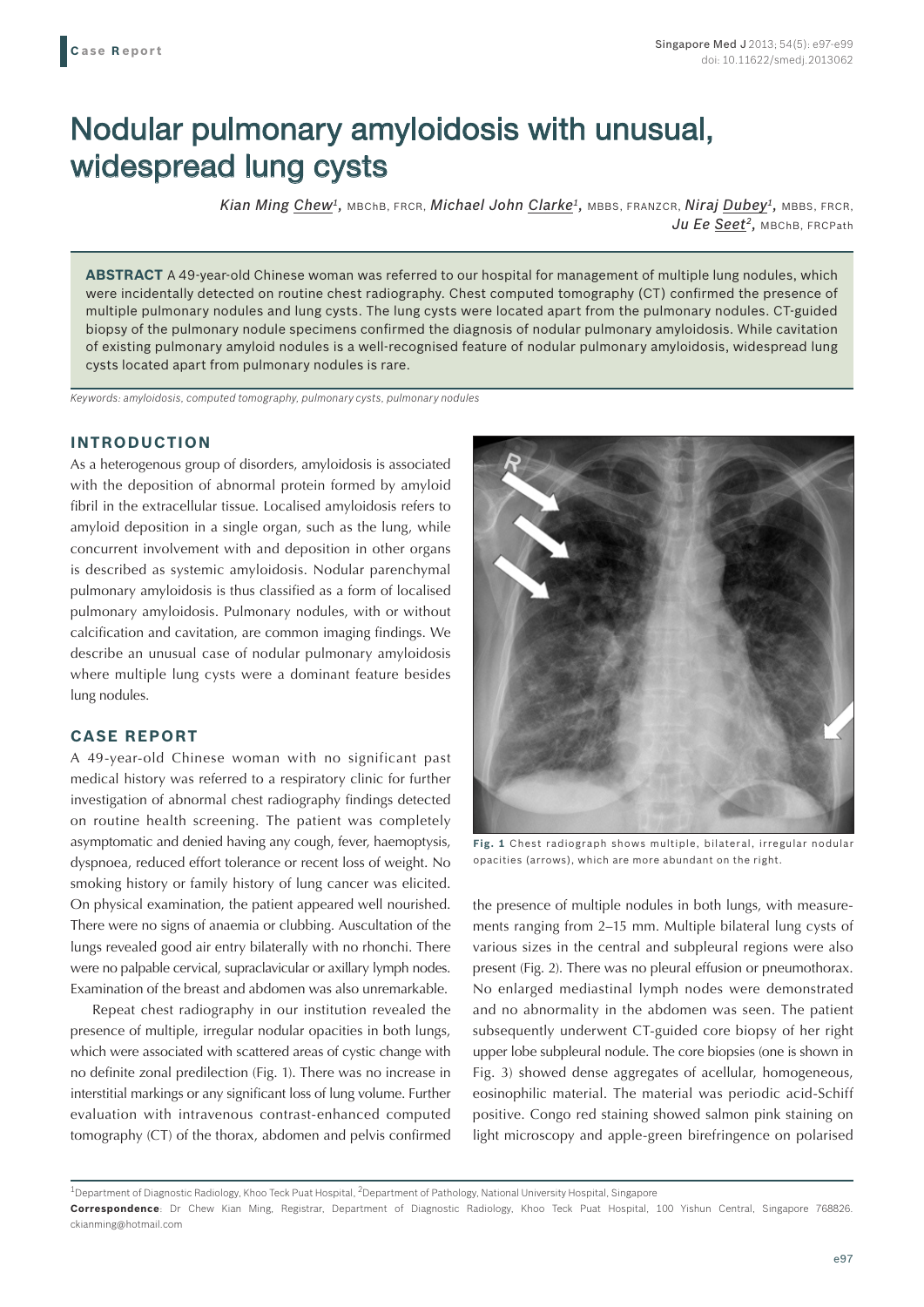

**Fig. 2** (a) Axial and (b) coronal chest CT images show multiple, bilateral nodularities and cavities with no zonal predilection. The dominant nodule in the subpleural region of the right upper lobe (arrow) was biopsied.



**Fig. 3** Photomicrographs under (a & b) light microscopy and (c) polarised light microscopy show core biopsy of the lung ([a] Haematoxylin & eosin, × 40; [b] Congo red, × 40; [c] Congo red, × 40).

light microscopy. There was also positive immunohistochemical staining for amyloid protein P and positive immunofluorescence with thioflavin T. Overall, histological findings were consistent with localised nodular pulmonary amyloidosis.

### **DISCUSSION**

Amyloidosis is a heterogenous group of disorders associated with extracellular deposition of protein in various organs in an abnormal fibrillar form. Characteristically, amyloid deposits show apple-green birefringence when stained with Congo red and viewed under polarised light. Amyloidosis may present in systemic or localised forms, and pulmonary involvement may be localised, as in localised pulmonary amyloidosis, or represent part of a systemic process (systemic amyloidosis). Systemic amyloidosis can be further classified into primary and secondary systemic amyloidosis. Primary systemic amyloidosis is associated with an underlying monoclonal dyscrasia of plasma or B-lymphoid cells. Deposition of amyloid can occur in various organ systems, with the gastrointestinal system, heart and kidneys being common sites of involvement. However, secondary systemic amyloidosis is associated with chronic conditions such as tuberculosis, chronic renal disease, rheumatoid arthritis and ankylosing spondylitis. Pulmonary involvement in systemic amyloidosis is not uncommon, as demonstrated in studies by Utz et al<sup>(1)</sup> and Smith et al.<sup>(2)</sup> Utz et al's<sup>(1)</sup> study reported poor prognosis in 21 patients with primary systemic amyloidosis, with a median survival of 16 months.

Localised pulmonary amyloidosis is defined as deposition of amyloid isolated to the respiratory tract, with no evidence of systemic disease. According to the location and pattern of involvement, three main forms of localised pulmonary amyloidosis have been described in the literature: (a) tracheobronchial amyloidosis; (b) diffuse interstitial amyloidosis; and (c) nodular pulmonary amyloidosis. Tracheobronchial amyloidosis is characterised by the presence of tumour-like nodules, multiple, discrete plaques, or circumferential thickening (with or without luminal narrowing of the trachea, main bronchi, and lobar or segmental bronchi). These nodules or plaques may be localised or multifocal.<sup>(3,4)</sup> Depending on the size and location of the nodules, patients may be asymptomatic or present with symptoms of airway obstruction such as wheeze, dyspnoea, cough, haemoptysis and recurrent chest infection. Death is usually secondary to progressive bronchial obstruction and subsequent respiratory failure. Mural nodules and calcification of the thickened tracheobronchial wall are common CT findings.(4,5) Diffuse interstitial amyloidosis is the least common of the three main forms of localised pulmonary amyloidosis and has the worst prognosis, with widespread deposition of amyloid involving small vessels and parenchymal interstitium. While Hui et al<sup>(6)</sup> noted a diffuse interstitial pattern in six of 48 localised pulmonary amyloidosis cases, no such case was reported by Utz et al $(1)$  in their cohort consisting of 17 patients with localised pulmonary amyloidosis. Radiographic findings include ground-glass infiltrates, abnormal reticular opacities, interlobular septal thickening, nodules of 2–4 mm in size and consolidation in the subpleural region.<sup>(4,5)</sup> Nodular pulmonary amyloidosis (seen in the present case) carries the most favourable prognosis and long-term survival is expected even without treatment. Patients